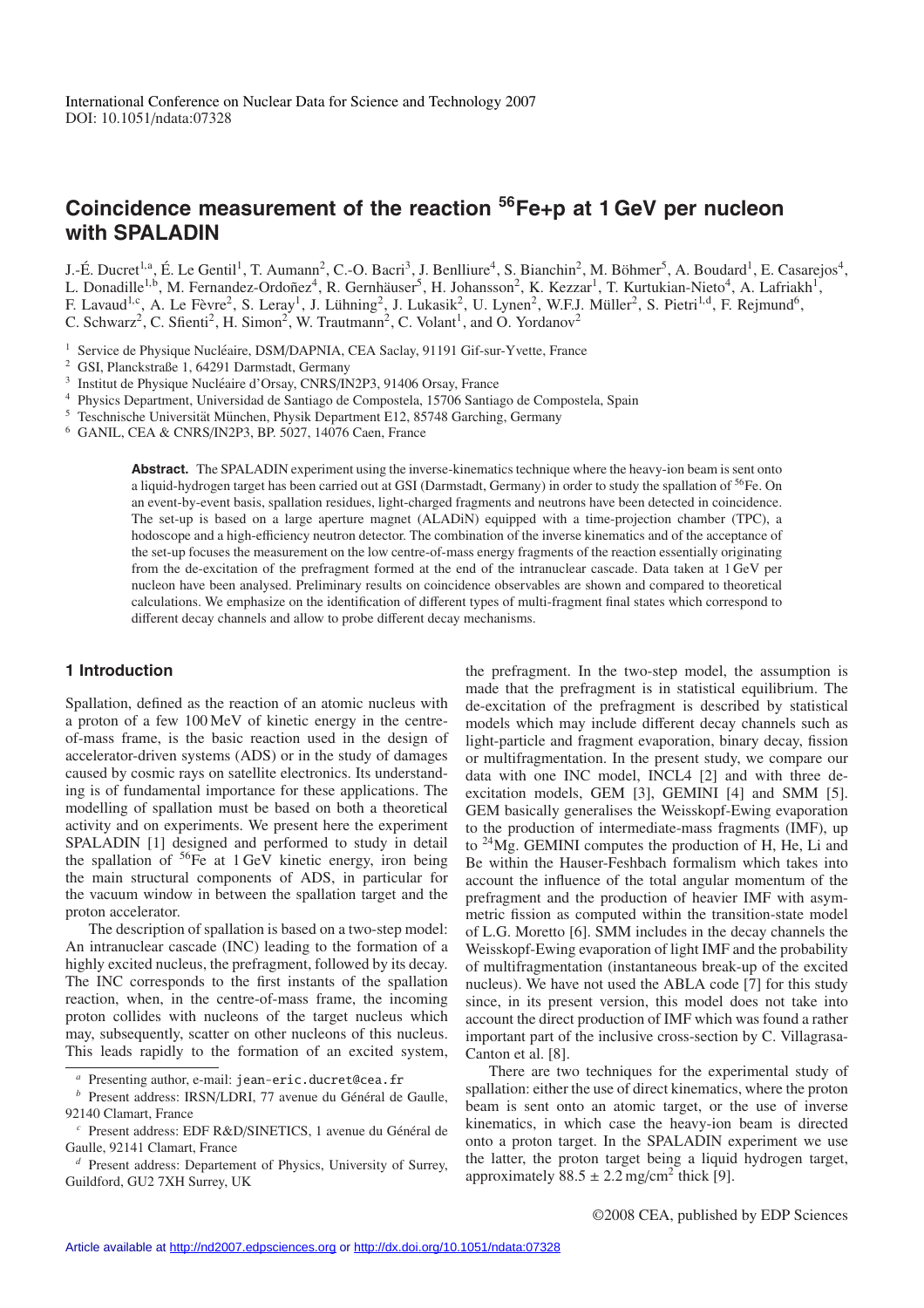Two advantages can be found to the use of inverse kinematics in the study of spallation. The first one is that the low centre-of-mass energy fragments produced in the reaction are focused in the forward direction, almost at  $0°$  with respect to the beam direction. This means that a limited detection aperture in the forward direction provides, in the centreof-mass frame, a high geometrical efficiency. The second advantage is that these fragments are also emitted with mainly the beam velocity ( $\beta \approx 0.87c$  at 1 GeV per nucleon), i.e., at high energy in the laboratory frame. Such a property allows an almost detection-threshold free measurement of IMF and spallation residues. The combination of these two features of the inverse kinematics provides a very efficient characterisation of the spallation final-state distribution when the different types of fragments and particles are measured in coincidence: spallation (or heavy) residues, IMF, light-charged particles and neutrons. In principle, on an event-by-event basis, all the decay products of the prefragment should be detected in coincidence since such a set-up provides an almost full coverage of the prefragment-decay phase-space.

The present work follows an effort of complete and extensive measurements performed at the Fragment Separator (FRS) of GSI (Darmstadt, Germany) on the detection and identification of heavy residues and fission products in the spallation of different nuclei, from  $56Fe$  to  $238U$  for energies ranging from 0.3 to 1.5 GeV per nucleon [8]. With respect to these measurements, a more complete characterisation of the final states of spallation should permit a better understanding of the spallation mechanism, especially of the prefragment decay. In particular, the mechanism responsible for the production of intermediate-mass fragments could not be firmly identified with these inclusive measurements. The only conclusion which could be drawn is that the standard evaporation models, even extended to IMF, we not able to reproduce the data [8]. Let us remark here that the analysis of the centreof-mass velocity distributions of the IMF could be interpreted within SMM by the onset of multifragmentation [10].

### SPALADIN @ GSI



**Fig. 1.** Schematic view from the top of the SPALADIN set-up. The distance between the START detector and the LAND detector is roughly 10 meters.

The SPALADIN experimental set-up, presented on figure 1, was installed at GSI. It was mainly composed of a liquid-hydrogen target, a large aperture dipole (ALADiN), a tracking and charge-identification set-up dedicated to spallation residues in between the target and the magnet entrance flange, a time projection chamber (TPC) linked to a hodoscope for the detection of charged particles and a highefficiency neutron detector (LAND). It is fully described in refs. [9,11]. The detection efficiencies ( $\varepsilon_{DET}$ ) of the different types of fragments and particles have been determined from the data analysis. They were found to be of 44% for H, 78% for He, 83% for Li and above 94% for the heavier fragments. The geometrical efficiencies ( $\varepsilon_{GEOM}$ ) of the set-up have been computed with a complete GEANT 4 simulation. They were found to be of the order of 20% for the protons, 80% for He and almost 100% for the heavier fragments. The theoretical models have been filtered by this GEANT 4 simulation to perform the comparison with our data. Furthermore, because of the values estimated for the geometrical and detection efficiencies, we restrict the discussion below to the detection of fragments of charge  $Z \geq 2$ . We find indeed that for the protons, we have  $\varepsilon_{DET} \times \varepsilon_{GEOM} \simeq 9\%$ , a rather small value.

## **2 Results and discussion**

We have identified five types of final states for the reaction 56Fe+p, depending on the number of detected fragments of charge  $Z > 3$ :

- **–** one fragment without any He (Z = 2),
- **–** one fragment with at least one He,
- **–** at least two fragments with at least one He,
- **–** two fragments without any He,
- **–** at least three fragments without any He.

The contributions of these final states to the elemental production cross-sections are shown in figure 2. Two basic features of these contributions can be seen in the data: 1) The production of heavy residues ( $Z \geq 15$ ) comes mainly, i.e., at least 90% of the cross-sections, from the evaporation of neutrons, hydrogen isotopes or heliums; 2) IMF ( $3 \le Z \le 8$ ) are produced essentially in reactions leading to at least two fragments in the final state. Moreover, it has to be underlined that the production of IMF in the reaction  ${}^{56}Fe + p$  at 1 GeV is in fact dominated by two-fragment final states. This means that asymmetric splitting, whether it is asymmetric fission as proposed by the transition-state model or fragmentation leading to two-fragment final states or any other mechanism, is dominating the production of IMF in this reaction. In particular, it seems that "classical" evaporation plays a smaller role for this part of the cross-section than for the production of heavy residues and that direct IMF production mechanisms are at play, as found in [8]. The region of charges  $9 \le Z \le 14$ corresponds to a more equilibrated mixing of nucleon and helium evaporation with IMF production.

We have compared our data with GEM, GEMINI and SMM coupled to INCL4, as mentioned in the introduction. The comparison is displayed in figure 2, top-right, bottomleft & right where the full curves give the SPALADIN data and the different final-state contributions from the models to the elemental cross-sections are depicted as histograms. This comparison shows that the basic features of the elemental cross-sections is rather well described by the models, except for GEM which underestimates strongly the production of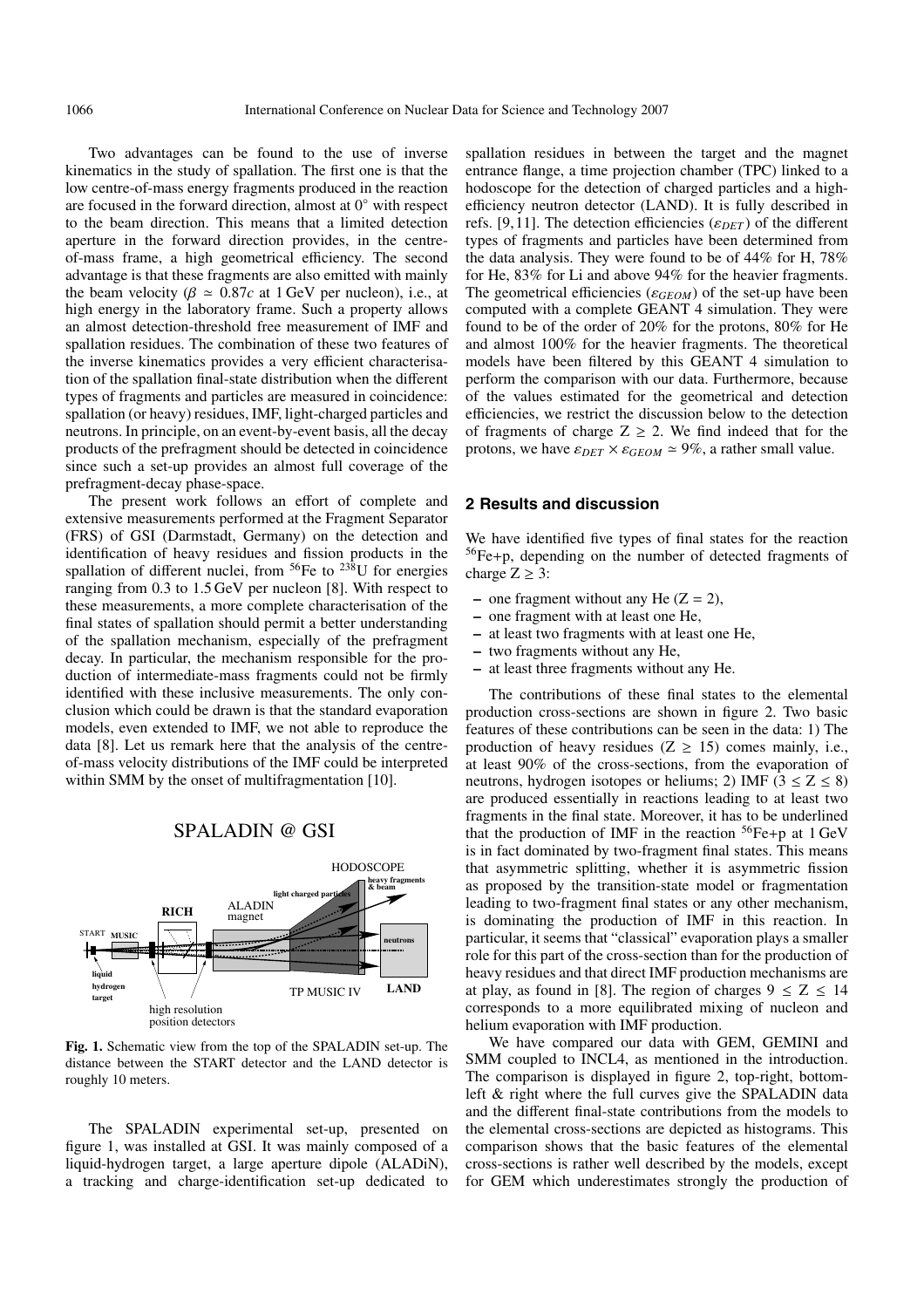

**Fig. 2.** Identified contributions to the elemental cross-sections in the reaction 56Fe+p at 1 GeV per nucleon. The SPALADIN preliminary data are given in the top-left graph. "frag" means in this plot an ion of charge at least 3. Top-right: The data (the solid curves for the different contributions) are compared to the model INCL4 for the INC and GEM for the prefragment decay. Bottom-left: Comparison of the data with INCL4+SMM. Bottom-right: Comparison of the data with INCL4+GEMINI. Note that for these comparisons, the models have been filtered with the GEANT 4 simulation of the SPALADIN set-up.

fragments of charge  $5 \le Z \le 12$  by almost an order of magnitude. The decomposition of the elemental cross-sections into the different identified final states show its full interest. Indeed, the predictions of the models can vary by large factors for a given decay channel even when the agreement with the data on the elemental cross-sections can be rather satisfactory. The comparison with the data exhibits an agreement of INCL4+GEM for the nucleon- and helium-evaporation dominated channels (higher Z in fig. 2) and for the contribution of 3-fragment final states. INCL4+SMM overestimates significantly the multi-fragment channels, especially at the lower Z. Even if it does not describe the data perfectly, we can state, from this comparison, that INCL4+GEMINI provides a better description than the other two models.

The multi-fragment final states correspond to relatively high average prefragment excitation energies whereas the nucleon- and helium-evaporation channels are linked to relatively lower average excitation energies. In order to have a deeper look into the evolution of the decay mechanism from light-particle evaporation to direct emission of IMF, it appears necessary to study the evolution of this mechanism with the prefragment excitation energy. The first step of such a study is to find experimental observables correlated to this excitation energy. Following the NESSI collaboration [12] and the ALADiN group [13], we attempted to use two variables: *Zbound*, the sum of the charges of the detected fragments except the hydrogen isotopes, and  $M(n) + M(He, Z = 2)$ , the sum of the detected multiplicities of neutrons and helium isotopes. Using the GEANT 4 simulation of the SPALADIN



**Fig. 3.** Correlation between the prefragment excitation energy *E*<sup>∗</sup> and the variable  $Z_{bound}$  (left) and with the multiplicities  $M(n)$  +  $M(He, Z = 2)$  (right) as computed with the GEANT 4 simulation of the SPALADIN set-up. See text for the definition of the variables. The model used to generate <sup>56</sup>Fe+p events in the GEANT 4 simulation is INCL4+GEMINI.

experimental set-up, we could show that both variables are correlated to the prefragment excitation energy, as shown in figure 3. Furthermore, we found that these correlations are independent of the de-excitation models we used: ABLA, GEM, SMM and GEMINI [14]. This means that we can select detected events in prefragment excitation-energy bins using these observables and *independently of any models*.



**Fig. 4.** Charge difference  $Z_1 - Z_2$  between the two heaviest fragments in at least two-fragment events for three ranges of  $M(n) + M(He, Z = 2)$ , the sum of the multiplicities of detected neutrons and heliums.

Focusing the study on events with at least two fragments  $(Z \ge 3)$ , we select three ranges in the variable  $M(n) + M(He)$ to look at the evolution of the cross-section distribution of the charge difference  $Z_1 - Z_2$  where  $Z_1$  and  $Z_2$  are the charges of the heaviest and of the second heaviest fragments of the event respectively, as shown on figure 4. We observe in the data a trend from final states where the two fragments are rather different  $(Z_1 - Z_2)$  ranging from low values up to 14–16) to final states where the two heaviest fragments are of similar size  $(Z_1 - Z_2)$  remaining at low values, from 0 to 6). This signs a clear transition from rather asymmetric splittings to more symmetric ones. Such a transition is very well described by the GEMINI model and rather poorly by the other two. GEM predicts an almost constant  $Z_1 - Z_2$  distribution with  $M(n) + M(He)$  whereas SMM predicts the presence of a bump in *Z*<sub>1</sub> − *Z*<sub>2</sub> for the first two ranges in *M*(*n*) + *M*(*He*) which is absent in the data. The distribution of  $Z_1 - Z_2$  for the highest range of  $M(n) + M(He)$  is much better described by SMM.